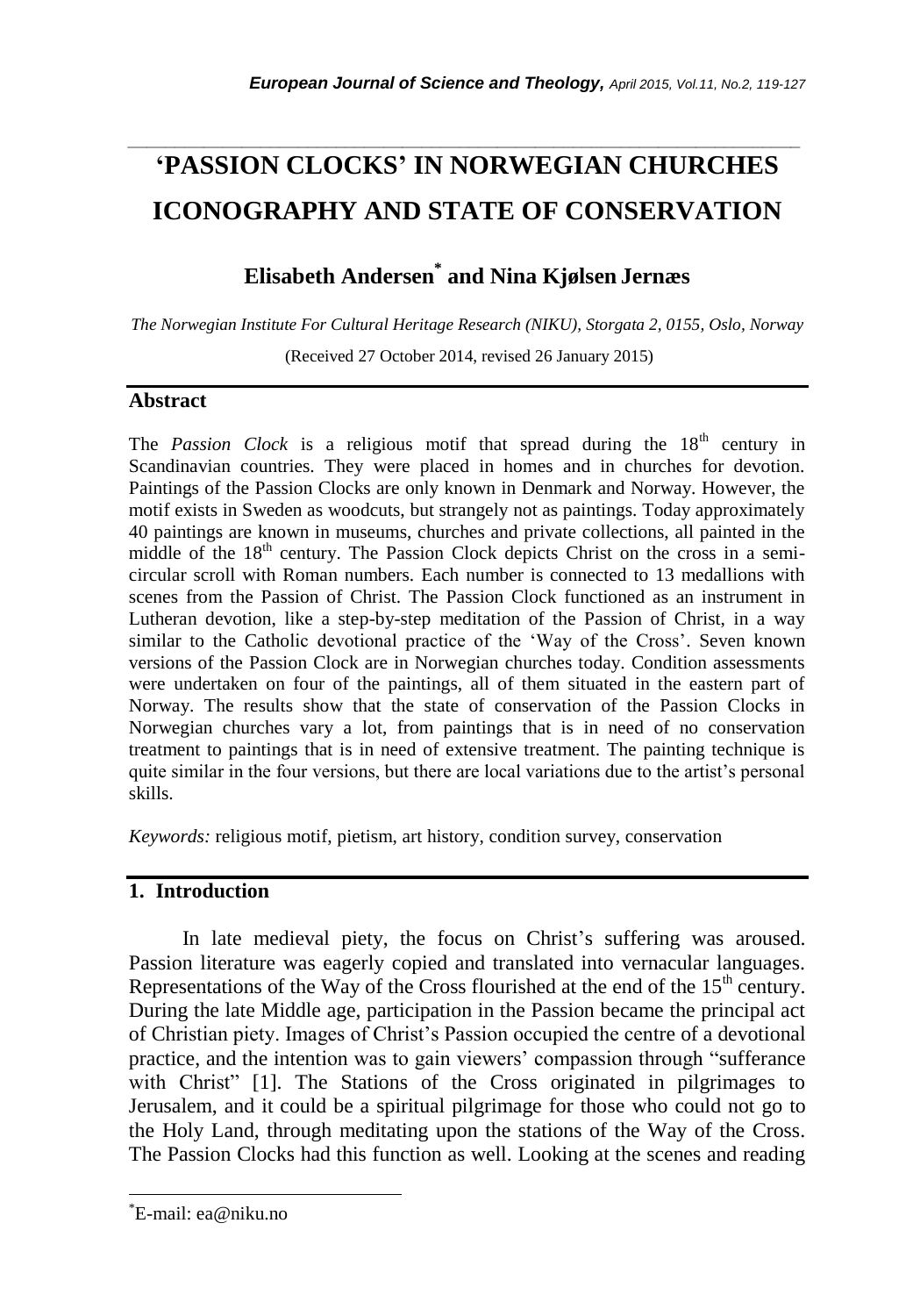the text on the painting, the spectator/prayer could contemplate and partake in the suffering of Christ.





The seven known versions of the Passion Clock that are in Norwegian churches today can geographically be divided into two: four versions situated in the eastern part of Norway, and three in the western part of Norway. The former ones are in Langestrand church in Vestfold county (Figure 1a), Drøbak church in Akershus county (Figure 1b), Asak church in Østfold county (Figure 1c) and Tranby church in Buskerud county (Figure 1d), while the latter ones are found in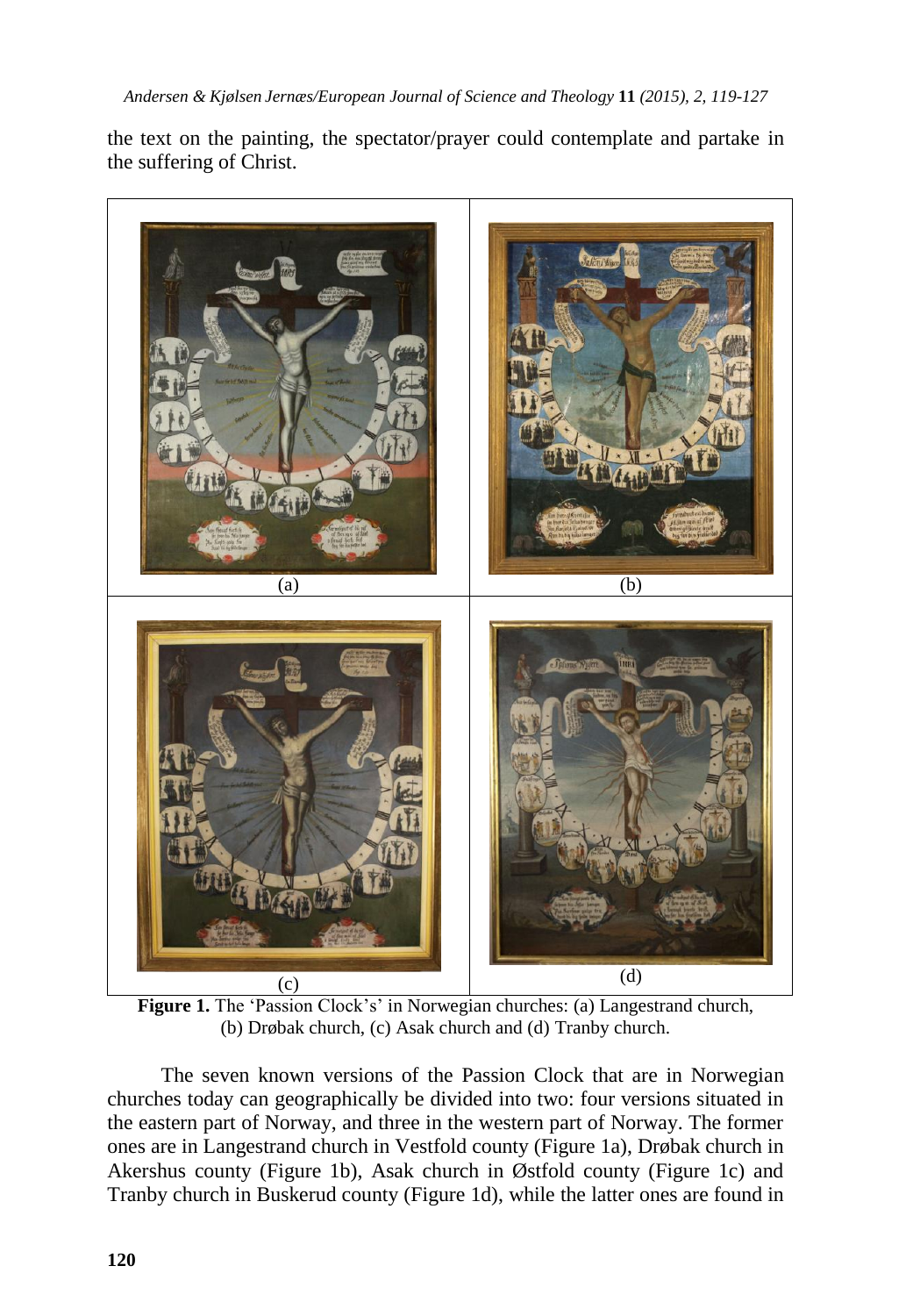Strandebarm church in Hardanger county, Skånevik church in Hardanger county, and Vassenden church in Sogn og Fjordane county.

#### **2. Operational goals**

This article aimed to examine the iconography of the paintings, the painting technique, and their state of conservation. Not a lot of research has been done on the Passion Clocks [2, 3], especially from a conservator's point of view [4, 5]. Four of the seven known versions of this group of paintings (Figure 1) have been examined in visible light and in ultra violet light. Where needed, cross-sections were taken. The manual skills of the craftsmen were also studied and compared to each other.

#### **3. Outcomes**

#### *3.1. Iconography*

The Passion Clock paintings are at a first glance almost identical, and they must have had a common origin, not yet found. Christ is depicted on the cross in a semi-circular scroll with Roman numerals and text fields under and above each arm of the cross. Each Roman numeral is connected to 13 medallions with scenes from the Passion of Christ (Figure 1). The various scenes are often rendered using small, monochrome silhouettes. From the cross, there are beams pointing to each numeral, like a clock, starting at six o´clock in the morning and ending at six o´clock in the evening, with the numerals VI to VI. The 13 beams have a text describing the correspondent scene: VI - *Christ before Caiaphas*, VII - *Jewish tribunal*, VIII - *Flagellation*, IX - *Mocking of Christ*, X - *Crown of Thorns*, XI - *Before Herod*, XII - *Condemned*, I - *Carrying the Cross*, II - *Praying for His enemies*, III - *Comforting the thief and His mother*, IIII - *Breathed His last*, V: *Deposition*, VI - *Entombment*. The hours sequence follows the Jewish day of 12 hours, where the day starts at sunrise six o"clock in the morning and ends at sunset six in the evening, even if the Passion Clocks are not biblically correct from this point of view. In Mark 15.25 it is written: "It was in the third hour when they crucified Him", which mean nine o'clock in the evening, but in the painting it is depicted at seven o"clock. And according to the Passion Clocks Christ died an hour later than in the biblical account: "and at the 9<sup>th</sup> hour... With a loud cry, Jesus breathed His last" (Mark 15.33-38). But the entombment of Christ is presented as in the Bible, at sunset, the  $12<sup>th</sup>$  hour.

The first two medallions represent the two trials Christ had to face before his condemnation; *Christ before Caiaphas* the high priest, and for the *Jewish tribunal*. The Jews had no authority to condemn Christ to death, but they had to lead a unanimous appeal to the Roman procurator, whom could condemn Him with the death penalty for being guilty of blasphemy. After meeting with the Jewish council, Christ was led to Pilate who had Him flagellated - a common prelude to an execution. The *Flagellation* is followed by the *Mocking of Christ*,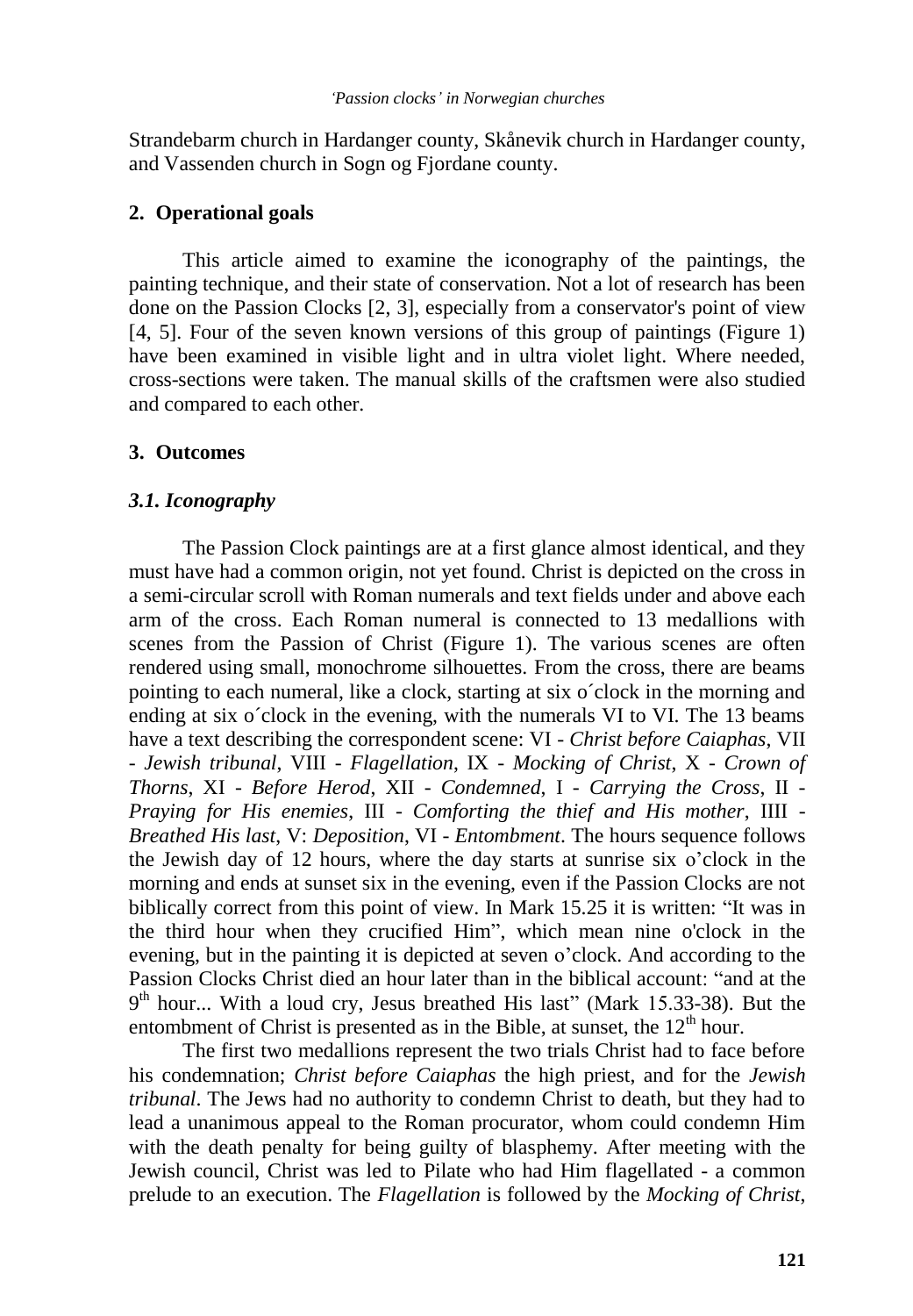and *Crown of Thorns*. The 'coronation'- scene depicts two Roman soldiers twisting a *Crown of Thorns* and placing it on Christ's head with pitchforks. After the "coronation", Christ is sent *Before Herod*, and then *Condemned* to death by Pilate. To emphasize that it was the Jews who wanted Christ convicted, and not Pilate, Pilate is depicted washing his hands in a basin held by a servant. This symbolical action would appeal to the Jewish sentiment, as it was a mode of asserting innocence prescribed in the Mosaic Law (Deuteronomy 21.6, Psalm 26.6). The next scene shows Christ *Carrying the Cross*. In most cases Christ was depicted upright with the cross on His shoulder, but in the versions in Asak and Langestrand churches, He drags the cross on His back. The next three medallions show the crucified Christ. In the first one, He is *Praying for His enemies*, surrounded by soldiers on one side and Jews on the other side. Then, in the next scene, He is flanked by the two thieves, Mary and John, while He is *Comforting his mother and the thief*. The following scene displays Christ *Breathed His last* and dies. The last two medallions show the events that took place after the death of Christ: *Deposition* and *Burial*. There is no record of the deposition from the cross in the Gospels, but it is told that a rich man, Joseph of Arimathea, asked Pilate"s permission to take away the dead body of Jesus, which according to the Bible, was wrapped in a linen cloth and laid in a tomb of stone (John 19.39). This scene is depicted in the last medallion as a sarcophagus.

The central and main motif is the crucified Christ. He hangs heavy on the cross, wearing a small loincloth, and His head leans towards His right arm. Dripping blood is present in the proximity of His wounds and crown of thorns. The side wound is on Christ's left hand in most of the paintings, which is opposite to the common depictions of Crucifixions. There is nothing to suggest the presence of a reversed image, since the rest of the composition is similar in all the other Passion Clocks.

In most versions, this motif is flanked by two Corinthian columns, placed behind the first and last medallion. This may be a simplification of the original prototype, which has presumably shown the whole column. Whole columns can be seen in the Passion Clock in Tranby church, signed by Tunmarck (Figure 1d), another painting made by Tunmarck in a private collection and in two Swedish woodcuts. At the top of the left column (for the viewer), stands or kneels Moses holding the Tablets of the Law. Moses is the law mediator and prefigurator for Christ fulfilling the law. On the right column is a bird with a scroll in its beak (except in Tunmarck"s two paintings). The birds' appearances vary from painting to painting, but presumably it is a rooster, which is considered a precursor that approach Peter's denial and grief. The painting of Tunmarck which is in private ownership has no figures on the columns. Another variant, also privately owned, has an angel instead of a bird. The Swedish woodcuts depict an angel on the left column and an obvious rooster on the right. On the top of the cross it is written: 'Jesus Nazareus INRI', and on the left side: 'Passions Wiisere' (Passion Clock).

The Passion Clock is also interesting because it combines pictorial and textual aspects. On the top right side is the text from Lamentation 1.12: "Is it nothing to you, all you who pass by? Look around and see. Is any suffering like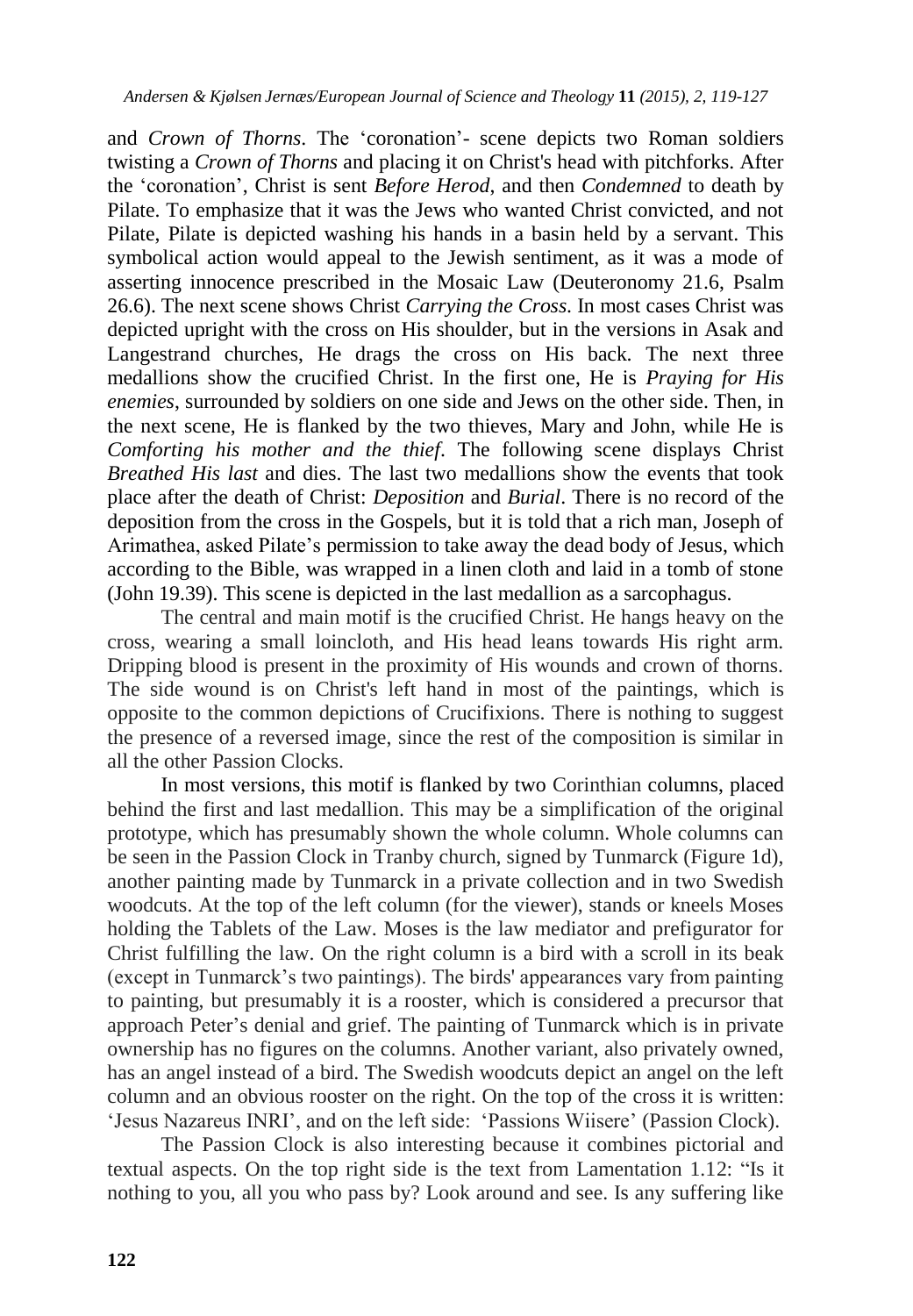my suffering that was inflicted on me, that the Lord brought on me in the day of his fierce anger?" In most paintings, the text comes out of the beak of the bird sitting on the column. At both ends of the semi-circular scroll there are two fields of text: above and below each arm of the cross. The passage is from Isaiah 53, verses 4 and 5: "Surely he has borne our griefs and carried our sorrows" and "upon Him was the chastisement that brought us peace, and with his wounds we are healed". Under the arms of the cross on each side is a verse from an unknown hymn translated to English [3, p. 12]: "What Adam sinned in the garden of Eden / we have had to pay for/But through His death / Christ has released us from the trap of Satan" and "Who will continue to condemn / My Jesus did pay/His death which put an end to all our misery / Here we see before our eyes". The last two verses are placed in two oval font fields encircled by flowers and leaves, placed at the bottom of the painting: "Come, stony heart, behold / See your Jesus hanging / On the wooden gallows of the cross / Are you able to contain yourself any longer?"

#### *3.2. Function*

The Passion Clocks probably was used as an instrument for everyday devotional life. Paintings or cheaper woodcuts were probably hanging in people's homes and served as way of devotion. The Passion Clock functioned as a step-by step meditation of the Passion of Christ, in a similar way to the catholic devotional practice of the Way of the Cross. In these paintings, the text and the motif, was intended to renew the remembrance of Christ"s suffering and death. This would increase the believer"s love, who will strive to become more like Him, by suffering with Him. The pursuit of becoming like Christ has been the fundamental purpose of Christian life throughout the history of Christianity [6]. The Pietism appealed to the believers' guilt and conscience by focusing on Christ"s suffering and death for our sins. This path of sufferance without complaining, with patience and obedience, was an example for people to follow. The believers should accept the life they lived, be patient and obedient to the authorities and God, like Christ was to God. These Passion Clocks were in vogue in the  $18<sup>th</sup>$  century, and from the  $19<sup>th</sup>$  century we only have some woodcuts preserved.

#### *3.3. Conservation state of the examined paintings*

Four of the seven versions situated in Norwegian churches, have been examined by a paintings conservator. They were categorized with arbitrary numbers from 0-3, where 0 refers to 'no need of conservation', whereas category 3 refers to "in need of extensive conservation treatment". The state of conservation of the four paintings vary a lot, and all four categories were used (Table 1). Only two of the examined paintings had traceable condition reports, from previously work done on the Passion Clock in Tranby church [T. Nordstedt, *A 50 Tranby church. Condition report*, Unpublished condition report,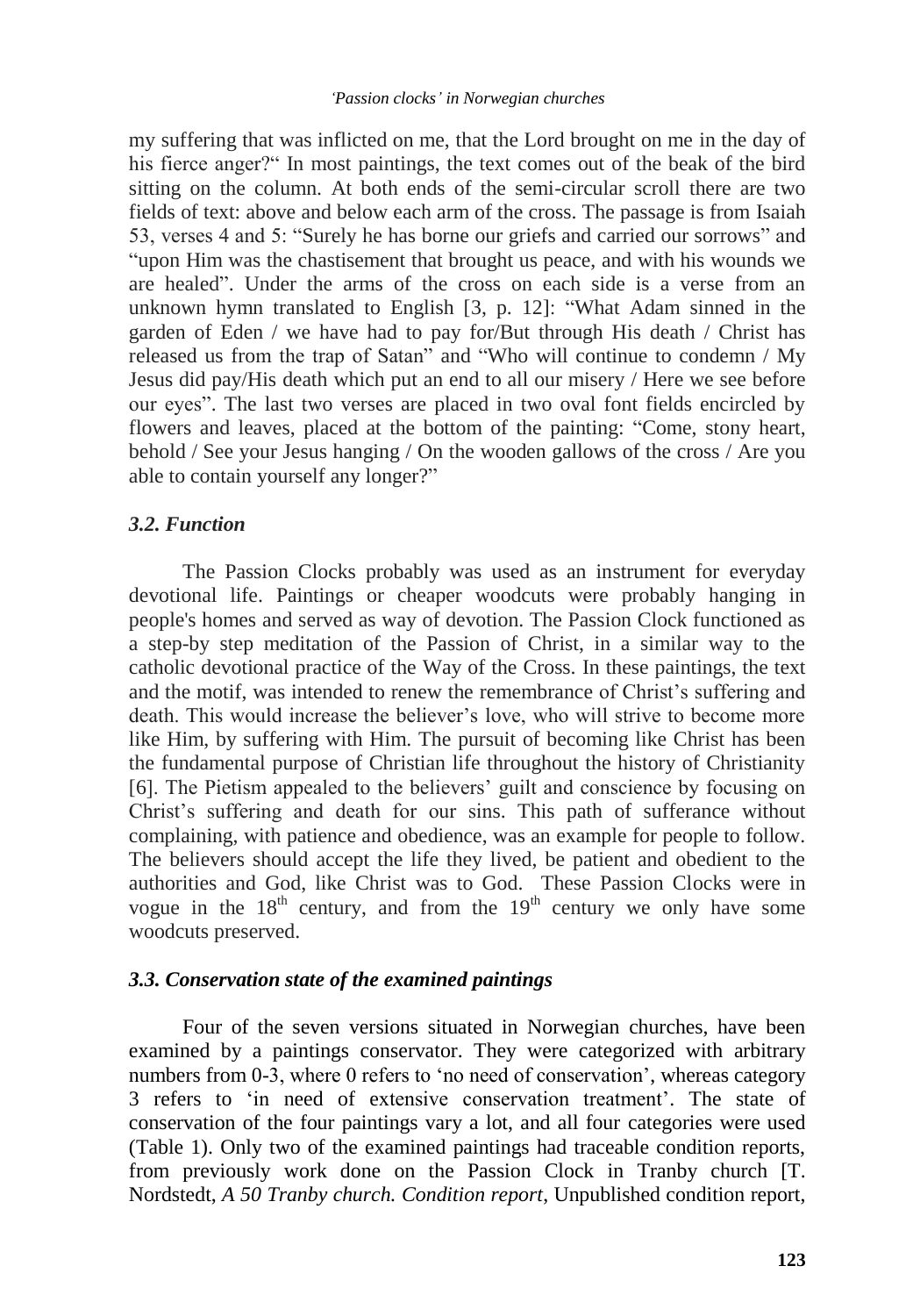Directorate for Cultural Heritage, 1967] and Langestrand church [Haugar Vestfold Art Museum, Unpublished condition report, 2011].

| able 1. The conservation state of the I assion 3 Crocks paintings. |                                                                                                                                                           |                                                                                                                                                      |
|--------------------------------------------------------------------|-----------------------------------------------------------------------------------------------------------------------------------------------------------|------------------------------------------------------------------------------------------------------------------------------------------------------|
| <b>Painting</b>                                                    | <b>Repairs and interventions</b><br>before 2014                                                                                                           | <b>State of conservation</b><br>2014<br>(arbitrary score)                                                                                            |
| Langestrand                                                        | - Before 2011: re-stretched.<br>- 2011: canvas strip-lined, loose paint<br>consolidated, dirt removed, tear<br>repaired. Retouched and varnished.         | good condition of the<br>$\text{painting}(0)$                                                                                                        |
| <b>Drøbak</b>                                                      | - canvas lined and loose-lined. Tears<br>and holes in canvas repaired with bits<br>of canvas and putty. Overpainted.<br>Varnished.                        | some holes in<br>canvas.<br>buckled canvas, visible<br>earlier<br>repairs,<br>dirty<br>yellowed<br>surface.<br>varnish, loose paint (3)              |
| Asak                                                               | - original canvas cut, strip-lined, new<br>stretcher, damage in canvas repaired,<br>possibly cleaned, heavily overpainted                                 | in<br>stable<br>canvas<br>condition. Loose paint,<br>some paint loss $(2)$                                                                           |
| <b>Tranby</b>                                                      | - 1920: canvas glue paste lined,<br>retouched.<br>- 1967: glue paste lining removed and<br>canvas wax lined. Varnish removed.<br>Retouched and varnished. | good condition of the<br>painting. Traces of mould<br>growth on the stretcher<br>that toutcher the back<br>side of canvas. Yellowed<br>varnish $(1)$ |

**Table 1.** The conservation state of the Passion"s Clocks paintings.

On the front side of the Drøbak version, every tear and hole is filled with a considerable amount of putty, which has cracked. Two of the versions are heavily overpainted (Drøbak and Asak church), whilst two versions more or less have their original surface intact (Langestrand and Tranby church).

The earlier restoration work executed on the Drøbak version may have altered the appearance of the painting. Three palm tree- looking growths are painted in the lower part of the painting, which may not be original. These are details that are not known in other versions. When comparing the painting technique of this area with other original parts in the painting, it may be a reason for believing that this is not original parts of the painting. Further investigation has to be undertaken to be sure of this.

Due to damages on the canvas and old overpaint, loose paint was found on two of the examined paintings (Drøbak and Asak church versions). The Drøbak version has loose paint due to tears, holes and buckling of the canvas, whilst on the Asak version the damages have occurred because of the overpaint. The overpaint has lost adhesion to the underlying original paint, and it has caused delamination of the paint layers.

The versions in Drøbak, Langestrand and Tranby have either one or several varnish layers. The painting in Drøbak church seems to have the most yellowed and degraded varnish, whilst the Tranby version has yellowed a little. The Langestrand version that was conserved three years ago, has a relatively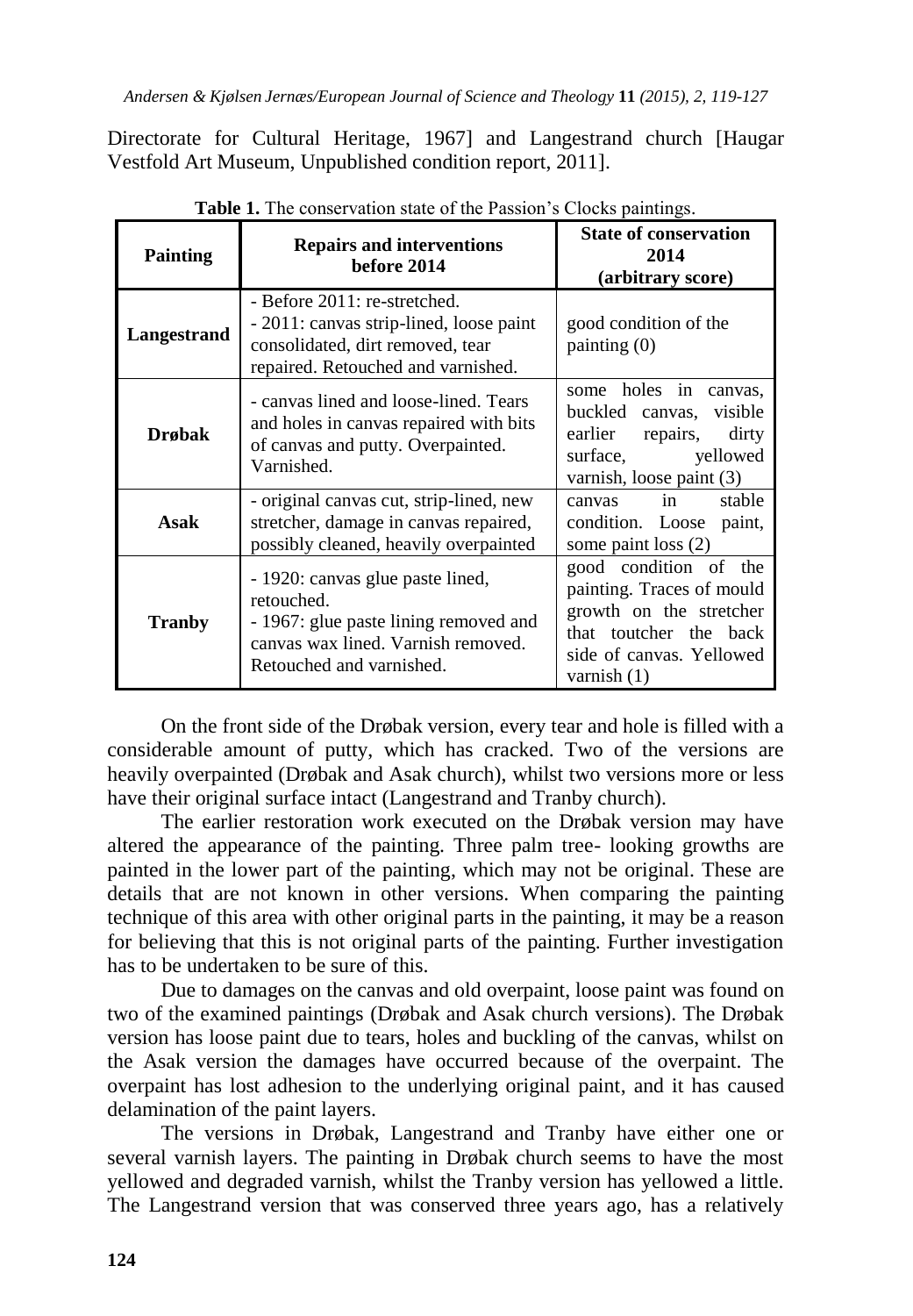new varnish. The Asak version was overpainted with a heavy, monochrome, matte paint, and it seems like it does not have a varnish.

# *3.4. Overpaint*

During the mid-nineteenth century, repaintings of undamaged areas were made with little respect for the original in order to satisfy the sensibilities and tastes of that period [7]. The aesthetic concerns tended to focus almost exclusively on the painting as an image. When it comes to treatment today, the conservator must consider the reasons for the alterations undertaken: are they changes in the historical context of the painting, additions to update the image, or attempts to disguise damage? [8]. Alterations may have historical value in itself [9]. Later restorations are not only a part of the painting"s history but, they are also a primary source for the study of contemporary human interactions, documenting methods and materials of conservation work in a certain period [9, p. 498].

The overpaint carried out on the painting in Drøbak church seems to have been executed in order to disguise damages, because of the painting"s poor condition. However, there is a possibility that alterations were made to make the motif and arrangement look better. In the version in Asak church, one can see that the white paint has been "freshened up". No traces of damages were found underneath the overpaint. A painting hanging on the opposite wall in the church has undergone the same type of overpaint with the same colours and materials as the Passion Clock. Based on this observation, there is a possibility that the overpaint on the Passion Clock has been made to match the other painting in the church, or vice versa.

# *3.5. Painting technique and layer structure*

The examined paintings have more or less the same dimensions, with variations between 73 cm and 86 cm (height) and between 60 cm and 70 cm (width) on visible measurements. They are all painted with oil paint on canvas, and stretched on a stretcher.

When looking at the build-up of the paint layers, the four versions have a lot in common. All of them have a red ground except from the Tranby version where the first ground is dark brown/black with a second red ground. Cross sections from the Drøbak and Asak versions reveal a light imprimatura. The other versions do not seem to have this layer.

All the versions have a layer structure, which indicates a time-efficient, planned and schematic build-up of the rest of the paint layers. In the background colours, a recess has been made for details in the painting, like the cross, columns and text-areas. Cross sections from the Tranby version show that the recess for details has been used more extensively than the other examined versions.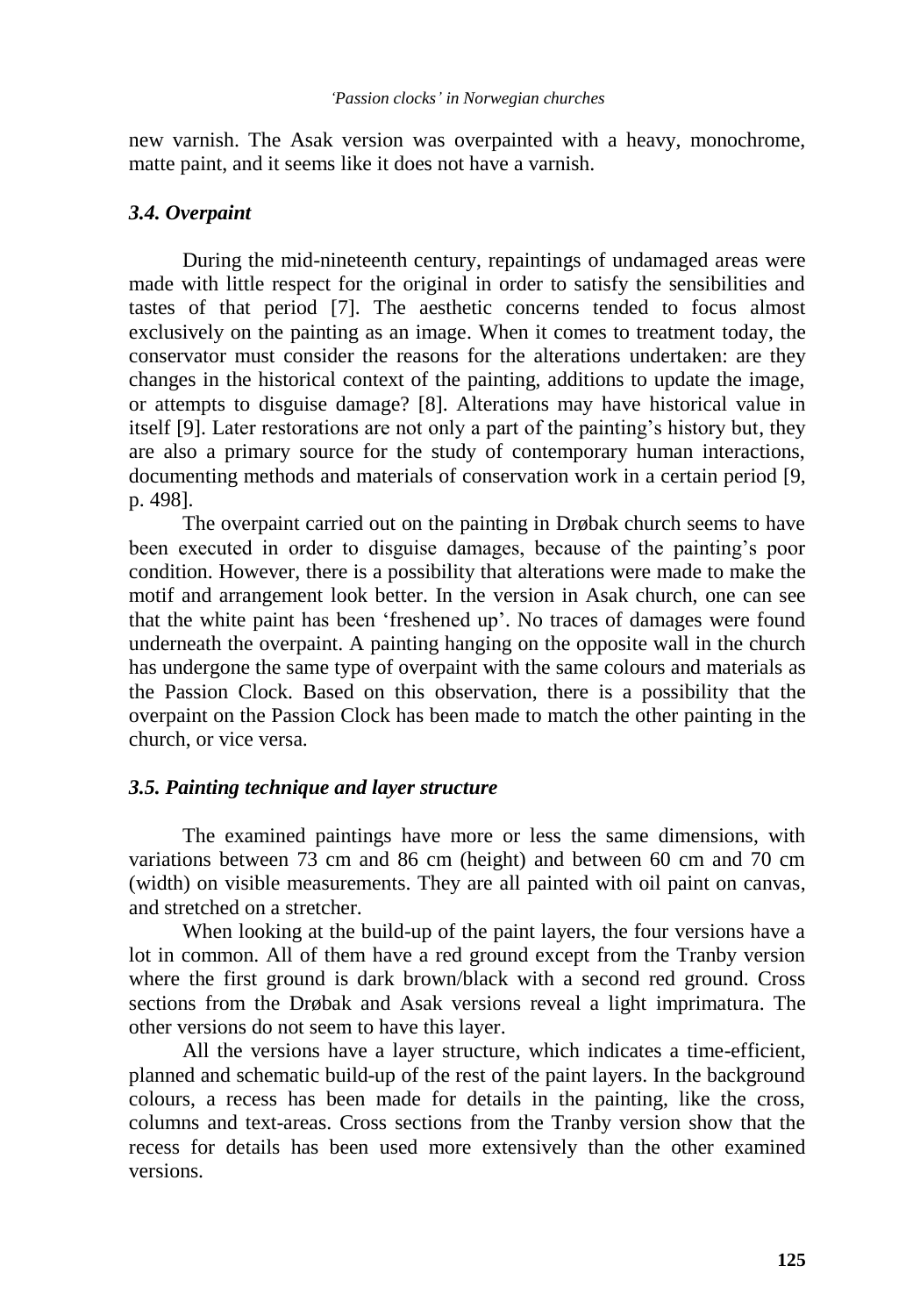The four examined versions of the Passion Clock showed that they have been executed by craftsmen with different skill levels. Regarding the type of woodcut broadsheet used, it is flagrantly a possibility that some craftsmen have altered the details in the motif. But when it comes to the build up of the painting, there are few elements that differ from one another. Maybe each craftsman has had his method/recipe on how to make the motif, layer by layer. The painting that stands out the most in comparison, is the version in Tranby church. This is one of two known versions with a signature. The craftsman is G.E. Tunmarck, a local interior painter. The layer structure in this painting is slightly different. Tunmarck also painted vegetation and landscape in the lower part that is rare for these paintings. The artist has painted a church on the left side of the painting that may symbolize the old Tranby church. The miniature scenes in the medallions are polychrome, the only one currently known.

### **4. Conclusions**

The paintings differ a lot in terms of their state of conservation. There is a correlation between the earlier kinds of damages to the paintings, the execution of past restoration, and the skills of the restorer, with the actual state of conservation of the paintings. Some paintings have been delicately treated, whilst other paintings probably where overpainted when not even damaged. This is a result of different approaches to the profession´s ethical stance.

These Passion Clocks arose in a time of increasing interest in the Passion of Christ, and the important pedagogic and emotional aspects contributed to a personal application of Christ"s suffering. Step by step, the viewers/prayers could meditate upon the chief scenes of Christ"s sufferings and death. Together with the story-telling medallions, the written text appealed to the heart of each believer, and even a stony heart would break. ("O stony heart, break. Because of the death of your Saviour.")

Norwegian Passion Clocks paintings represent a Lutheran way of presenting the Passion, in a period of time in Norway. They also represent the use of pictures for popular piety. This was not only art, but it was also a way of practising a Pietistic life in the 18<sup>th</sup> century.

# **Acknowledgment**

Henrik von Achen, Director of the University Museum of Bergen, for his knowledge sharing on the theme.

# **References**

- [1] D. Morgan, *Visual Piety. A History and Theory of Popular Religious Images*, University of California Press, Oakland (CA), 1999, 61-64.
- [2] H. von Achen, *Kom steenigt Hierte*, in *Religiøs tro og praksis i den dansk-norsk helstat fra reformasjonen til opplysningstid ca. 1500-1814*, A.B. Amundsen & H. Laugerud (eds.), Universitetet i Bergen, Bergen, 2010, 73-95.